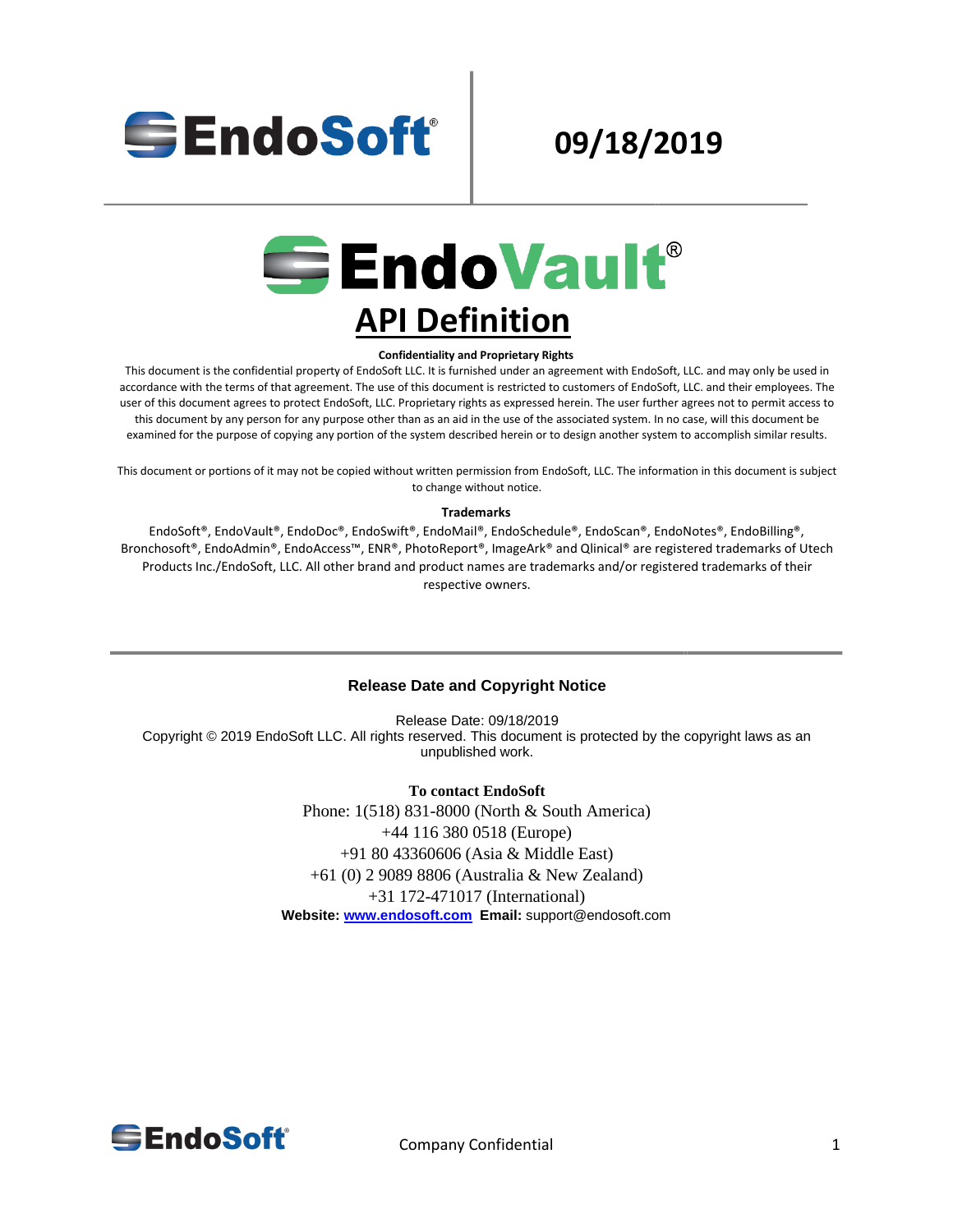| SI No.         | <b>Modified By</b> | Date       | <b>Comments</b>                                    |
|----------------|--------------------|------------|----------------------------------------------------|
| 1              | Prayeen Kumar      | 04.25.2019 | <b>Initial Check-in</b>                            |
| $\mathfrak{D}$ | Michael L Shaffer  | 04.30.2019 | Added Cover,<br>formatting and<br>Terms of Service |
| 3              | Praveen Kumar      | 06.25.2019 | Updated syntax<br>details for section<br>query     |
| 4              | Michael L Shaffer  | 09.18.2019 | Updated date spec.                                 |

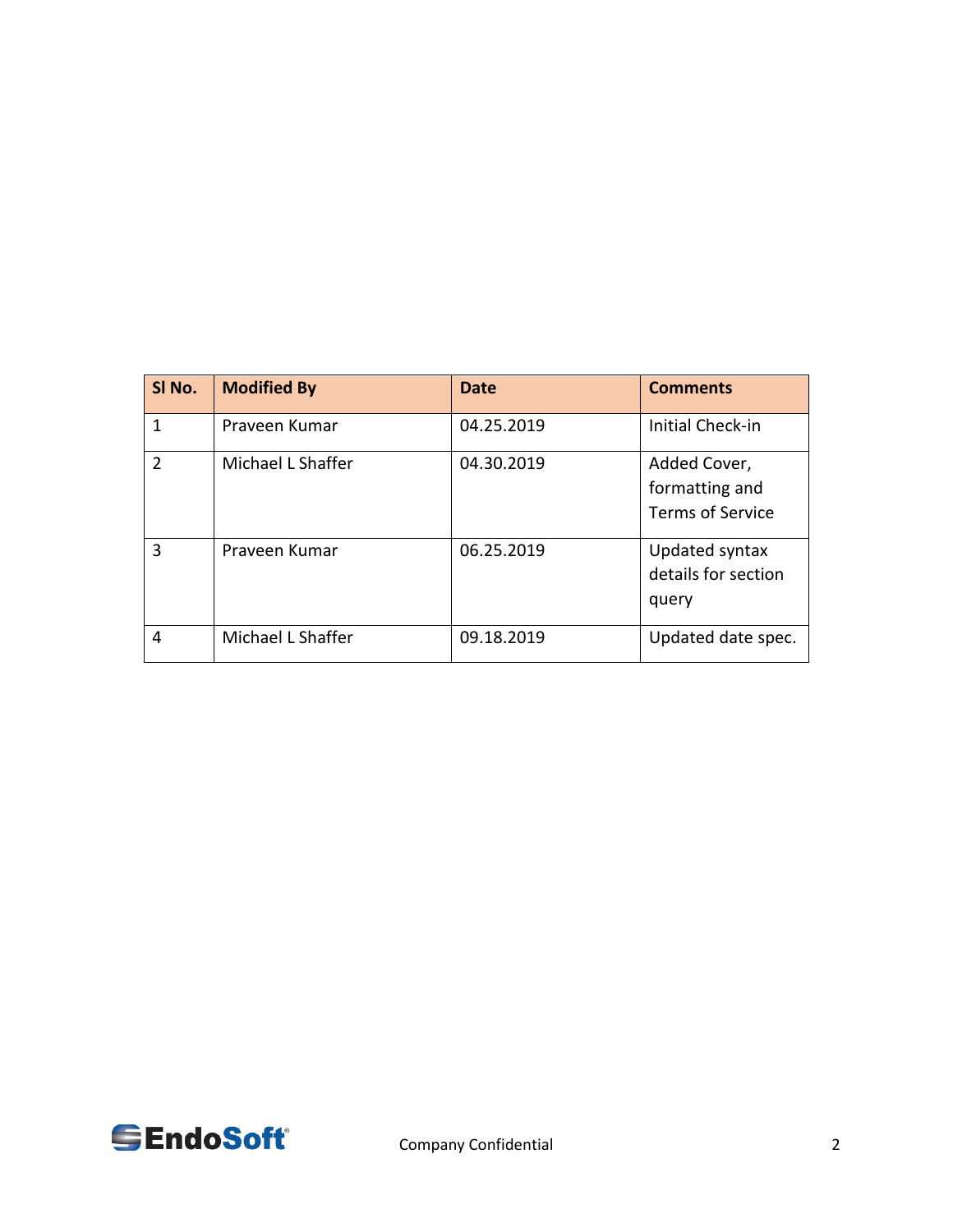# Contents

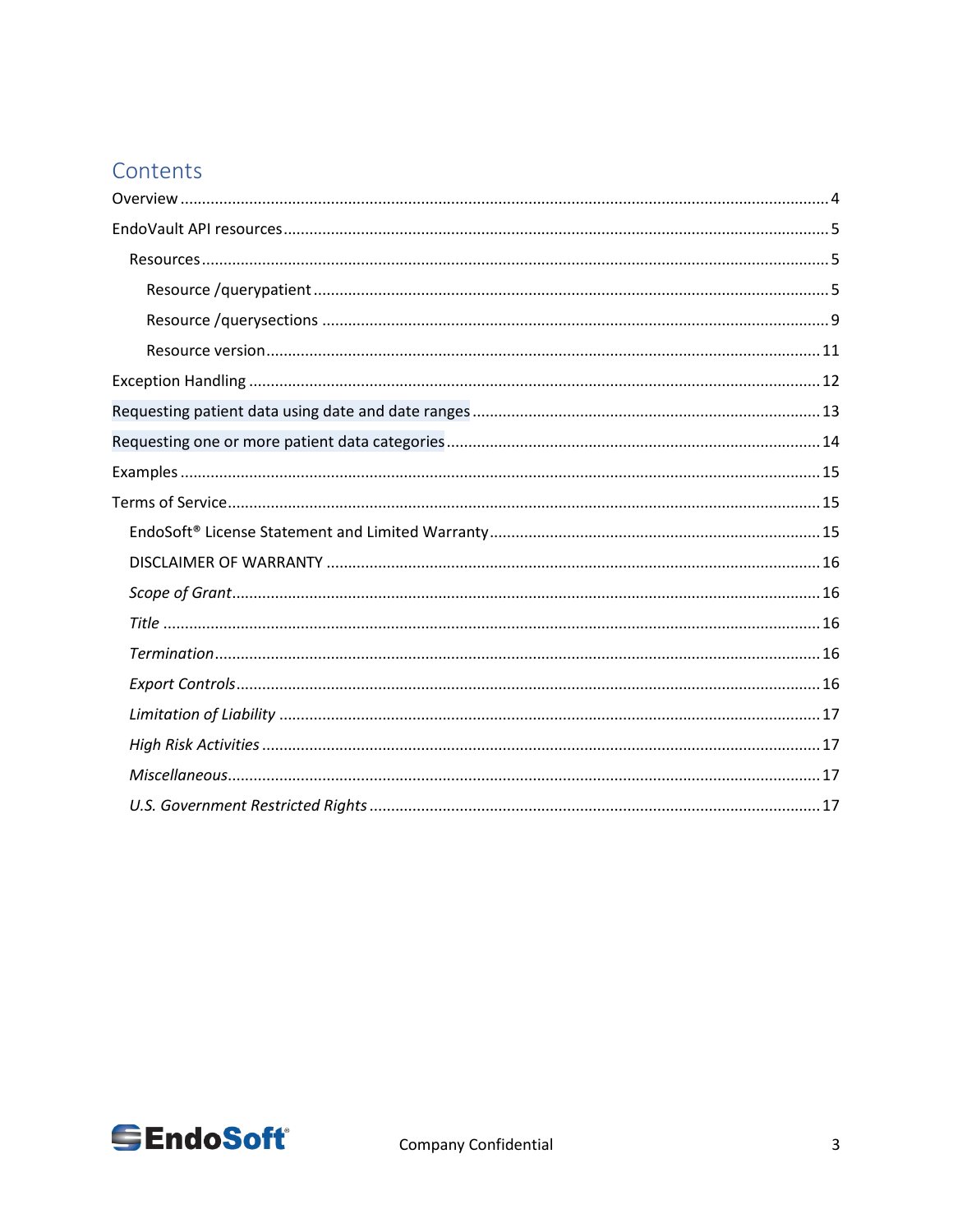## <span id="page-3-0"></span>Overview

The EndoVault RESTful API is a service developed at EndoSoft for accessing the patient's data. Representational State Transfer (REST) is a style of software architecture for distributed hypermedia systems such as the World Wide Web. REST-style architectures consist of clients and servers. Clients initiate requests to servers; servers process requests and return appropriate responses. Requests and responses are built around the transfer of "representations" of "resources". A resource can be essentially any coherent and meaningful concept that may be addressed. A representation of a resource is typically a document that captures the current or intended state of a resource.

The EndoVault RESTful API is a simple service implemented using HTTPS and can be thought of as a collection of resources, specified as URLs. Some characteristics of the EndoVault RESTful web API:

- The base URL for the web service is https://< service url>
- The service can return the data in CCD XML format.
- The service only supports HTTPS method POST, since it is designed to retrieve patient's data.

Clients of the EndoVault RESTful API can be any applications that support HTTPS POST.

Secure channel can be tested from any web browser such as Internet Explorer, Google Chrome or Firefox etc.

| € | $\Box$ evapistaging.endosoft.c $\times$ $\vert$ $\, +$ $\,$ |  |  |                                      |  |
|---|-------------------------------------------------------------|--|--|--------------------------------------|--|
|   | ί'n                                                         |  |  | A https://evapistaging.endosoft.com/ |  |

PGVuZG92YXVsdGRhdGE+DQo8aGVhZGVyPg0KPHN0YXR1cz5FcnJvcjwvc3RhdHVzPg0KPGVycm9y PkludmFsaWQgY29tbWVudDwvZXJyb3I+DQo8L2hlYWRlcj4NCjwvZW5kb3ZhdWx0ZGF0YT4NCg==

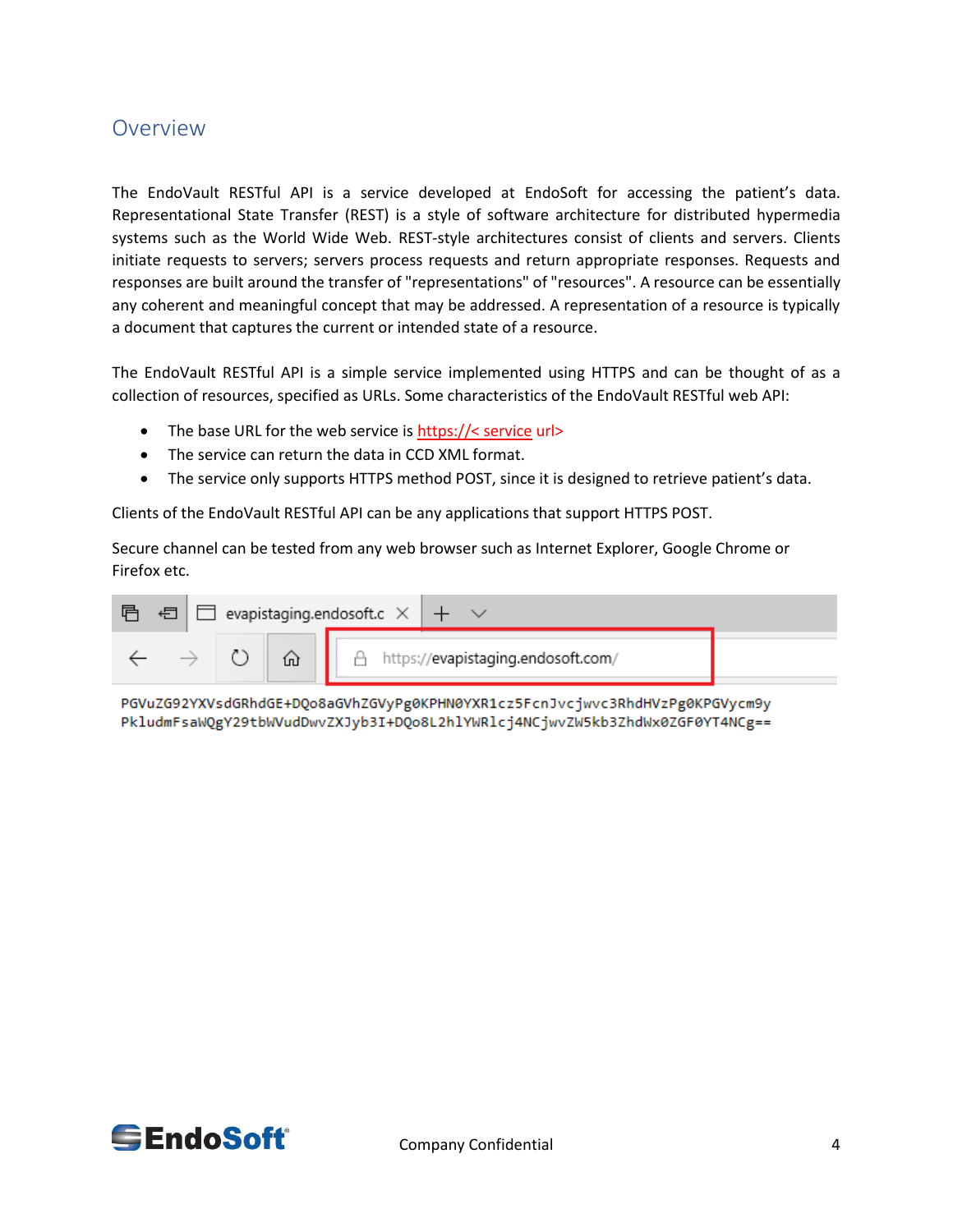## <span id="page-4-0"></span>EndoVault API resources

Table 4-1 lists the EndoVault API resources.

## <span id="page-4-1"></span>Resources

| <b>REST Resource</b> | <b>Description</b>                                |
|----------------------|---------------------------------------------------|
|                      | Resource base                                     |
| /querypatient        | Return the specific patient record number from    |
|                      | EndoVault system                                  |
| /querysummary        | Return the specific patient clinical summary from |
|                      | EndoVault system                                  |
| /querysections       | Return the selected sections of the clinical      |
|                      | summary of a specific patient                     |
| version              | Return the API version                            |

Table 4-1

## <span id="page-4-2"></span>Resource /querypatient

Get the patient Medical Records Number(MRN), Date of Birth(DOB) and Social Security Number(SSN) associated with a specific patient.

#### *Syntax*

The API syntax is as follows;

"<base URL>/querypatient?Dob=<encoded value>&Gender=<encoded value>&LastName=<encoded value>&FirstName=<encoded value>&Middle=<encoded value>&Initial=<encoded value>&Address1=<encoded value>&City=<encoded value>&State=<encoded value>"

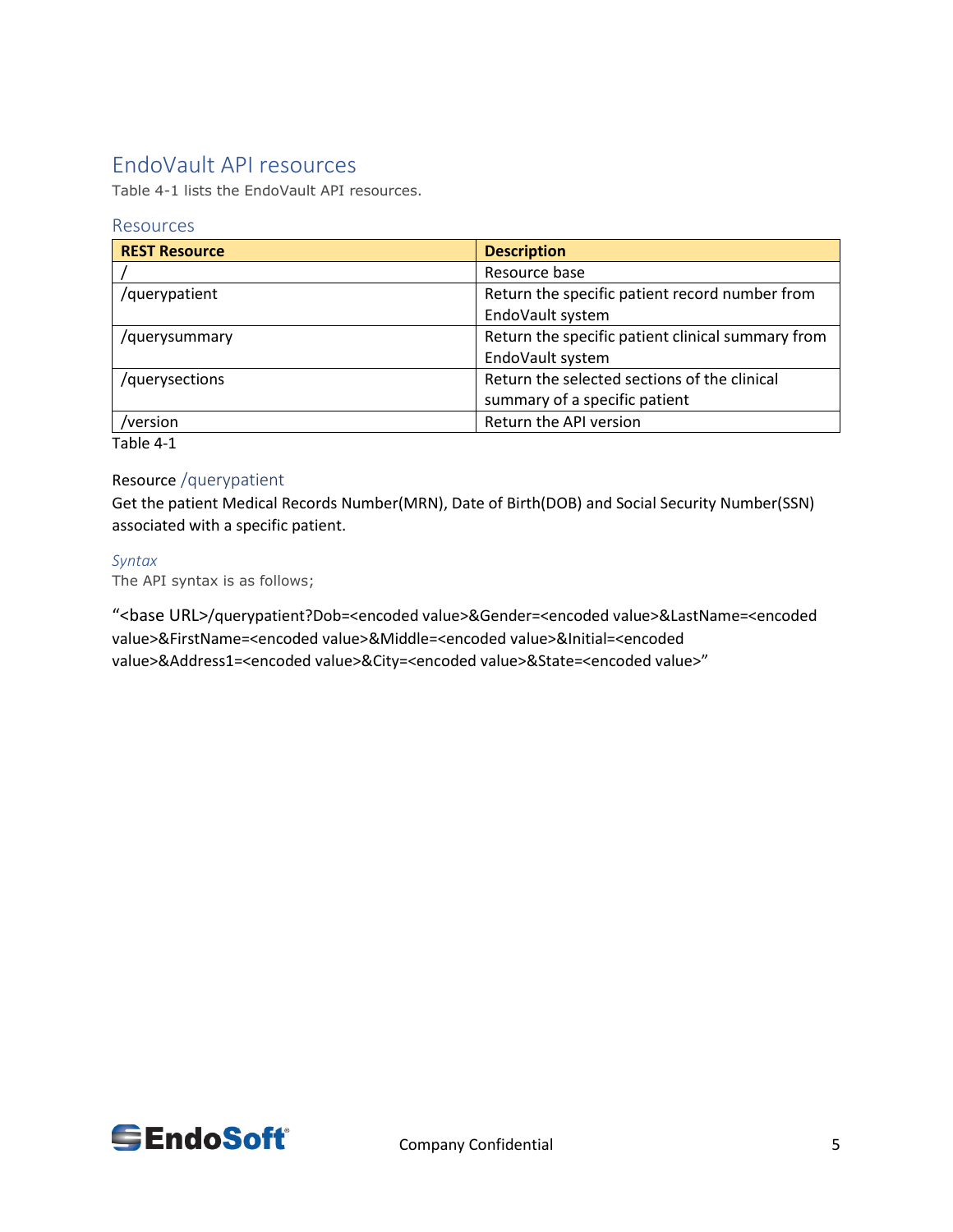## *Query String Fields*

The query string fields for each resource are described in the detailed sections of Table 5-1. Query string values must be Base64 encoded string.

| <b>Field Name</b> | <b>Description</b>                      | Data Type | Data<br>Length | Required/<br>Optional (R/O) | <b>Comments</b>                          |
|-------------------|-----------------------------------------|-----------|----------------|-----------------------------|------------------------------------------|
| Dob               | Date of birth of<br>the patient         | string    | 8              | Ω                           | Date must be in<br>MM/DD/YYYY<br>format. |
| Gender            | Administrative<br>Sex of the<br>patient | string    | 16             | O                           |                                          |
| LastName          | Last Name of<br>the patient             | string    | 200            | O                           |                                          |
| FirstName         | First Name of<br>the patient            | string    | 32             | O                           |                                          |
| Middle            | Middle Name of<br>the patient           | string    | 32             | O                           |                                          |
| <b>MRN</b>        | MRN of the<br>patient                   | string    | 24             | O                           |                                          |

Table 5-1

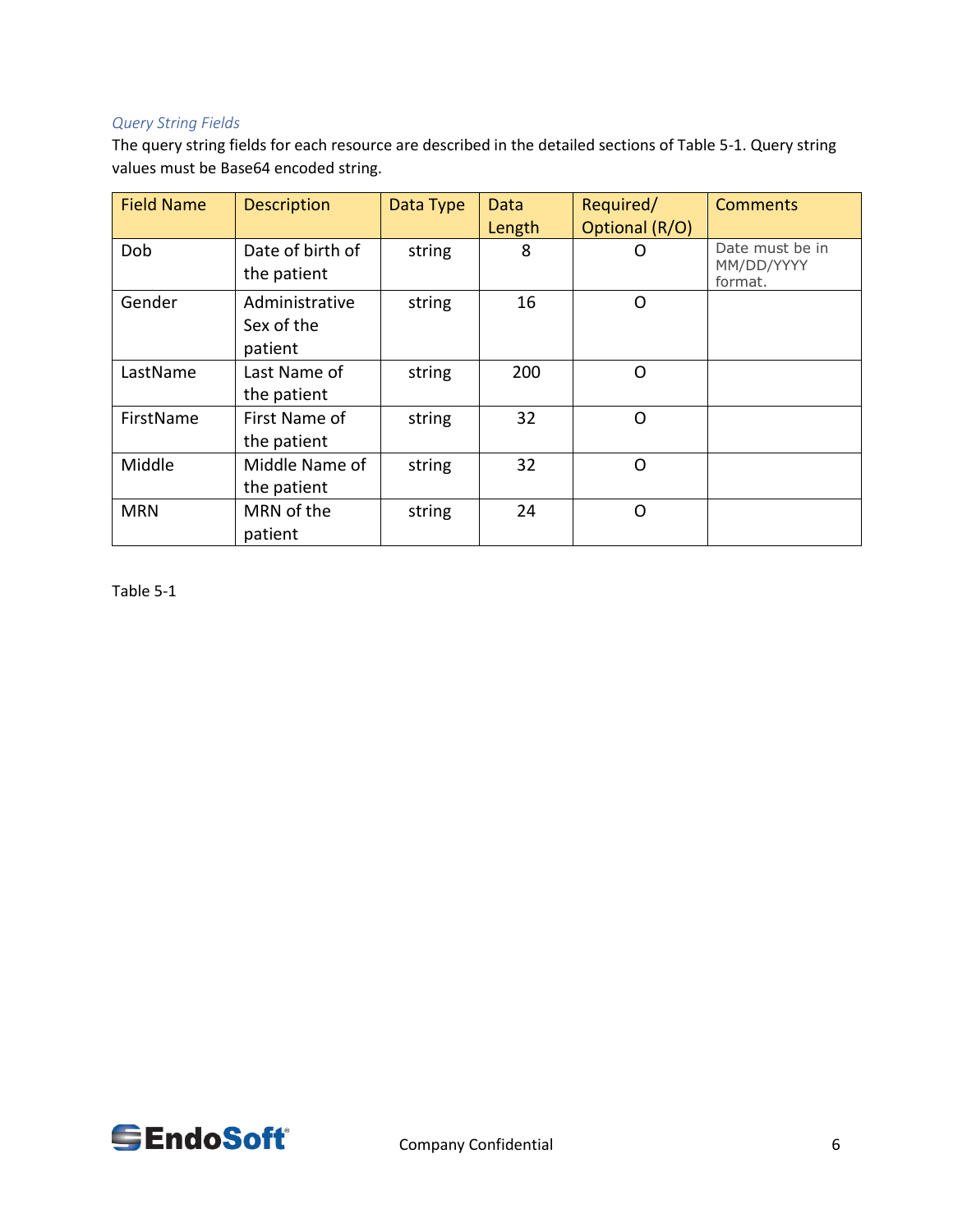#### *Return Data*

EndoVault API /queryPatient returns an XML which contains patient's medical record number, date of birth and social security number as recorded in the EndoVault System.

#### *Example*

The example below retrieves the patient details for "Newman Alice".

#### https://<br/>base URL>/

```
querypatient?Dob=MTk3MDA1MDE=&Gender=RmVNYWxl&LastName=TmV3bWFu&FirstName=QWxpY
2U=&Middle=Sm9uZXM
```
#### (returns)

| <patients></patients>                                                                                                                                                     |
|---------------------------------------------------------------------------------------------------------------------------------------------------------------------------|
| <count>4</count>                                                                                                                                                          |
| <patient></patient>                                                                                                                                                       |
| <mrn>STAGE3_16</mrn><br><firstname>Alice</firstname><br><lastname>Newman</lastname><br><middle>Jones</middle><br><dob>19700501</dob><br><gender>F</gender>                |
|                                                                                                                                                                           |
| <patient></patient>                                                                                                                                                       |
| <mrn>STAGE3-B4-A1-19</mrn><br><firstname>Alice</firstname><br><lastname>Newman</lastname><br><middle>Jones</middle><br><dob>19700501</dob><br><gender>F</gender>          |
|                                                                                                                                                                           |
| <patient></patient>                                                                                                                                                       |
| <mrn>STAGE3-B7-A1-119</mrn><br><firstname>Alice</firstname><br><lastname>Newman</lastname><br><middle>Jones</middle><br><dob>19700501</dob><br><gender>F</gender>         |
|                                                                                                                                                                           |
| <patient></patient>                                                                                                                                                       |
| <mrn>STAGE3-G9-A1-191</mrn><br><firstname>Alice</firstname><br><lastname>Newman</lastname><br><middle>Jones</middle><br><dob>19700501</dob><br><gender>F</gender><br><br> |
|                                                                                                                                                                           |



Company Confidential 7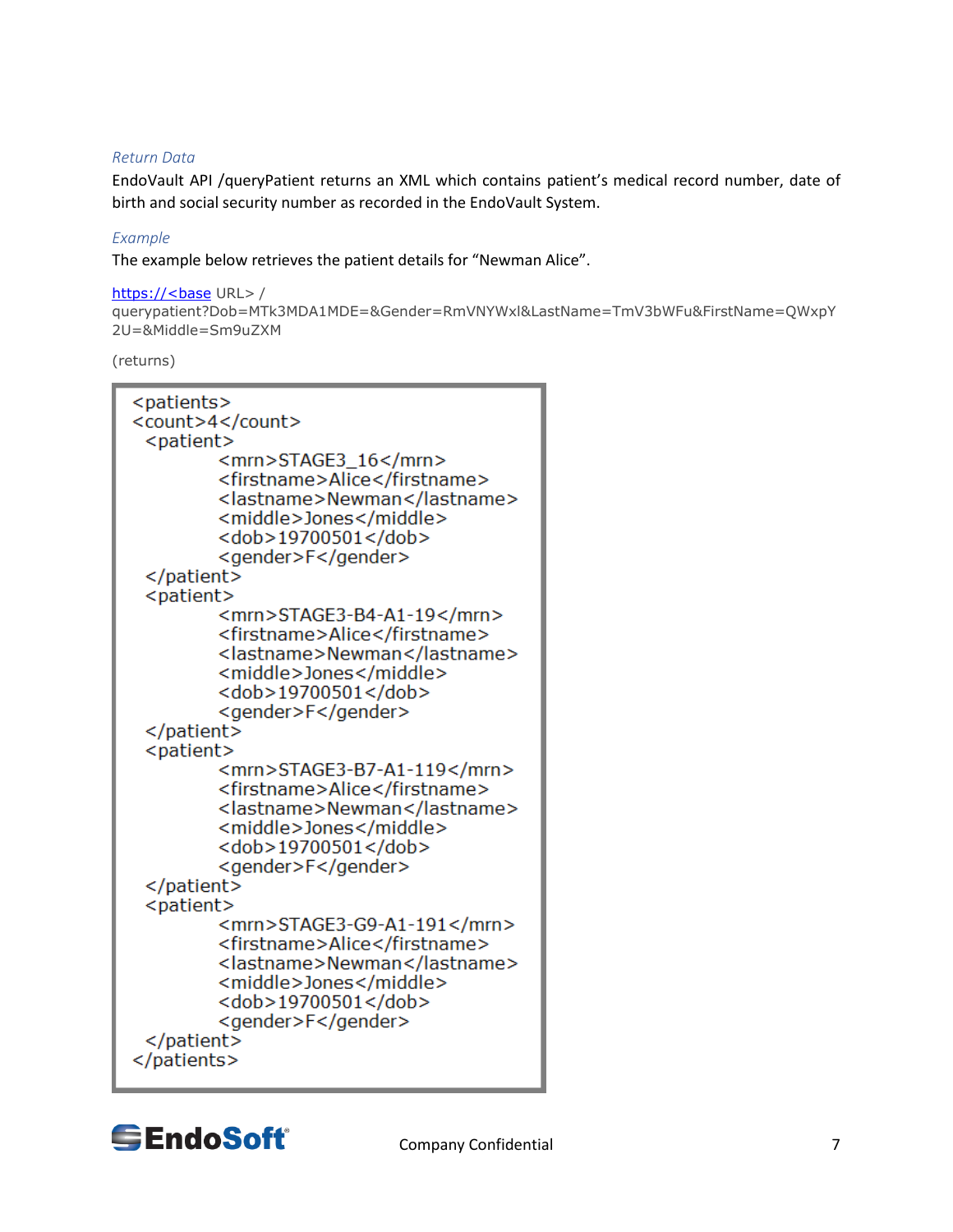#### Resource /querysummary

Get the patient details of a specific patient from the EndoVault system.

#### *Syntax*

The API syntax is as below:

#### "<br />base URI>/ querysummary?MRN=<encoded value>"

#### *Query String Fields*

Query string values must be Base64 encoded.

| <b>Field Name</b> | <b>Description</b> | Data Type | Data   | Required/      | <b>Comments</b> |
|-------------------|--------------------|-----------|--------|----------------|-----------------|
|                   |                    |           | Length | Optional (R/O) |                 |
| <b>MRN</b>        | Medical Record     | string    |        |                |                 |
|                   | Number of the      |           |        |                |                 |
|                   | patient            |           |        |                |                 |

#### *Return Data*

EndoVault API/querysummary returns an XML which contains patient's details as recorded in the EndoVault System.

### *Example*

The example below retrieves the patient details for "Newman Alice".

https://<br/>base URL>/ querysummary?MRN=U1RBR0UzLUI0LUExLTE5

(returns)



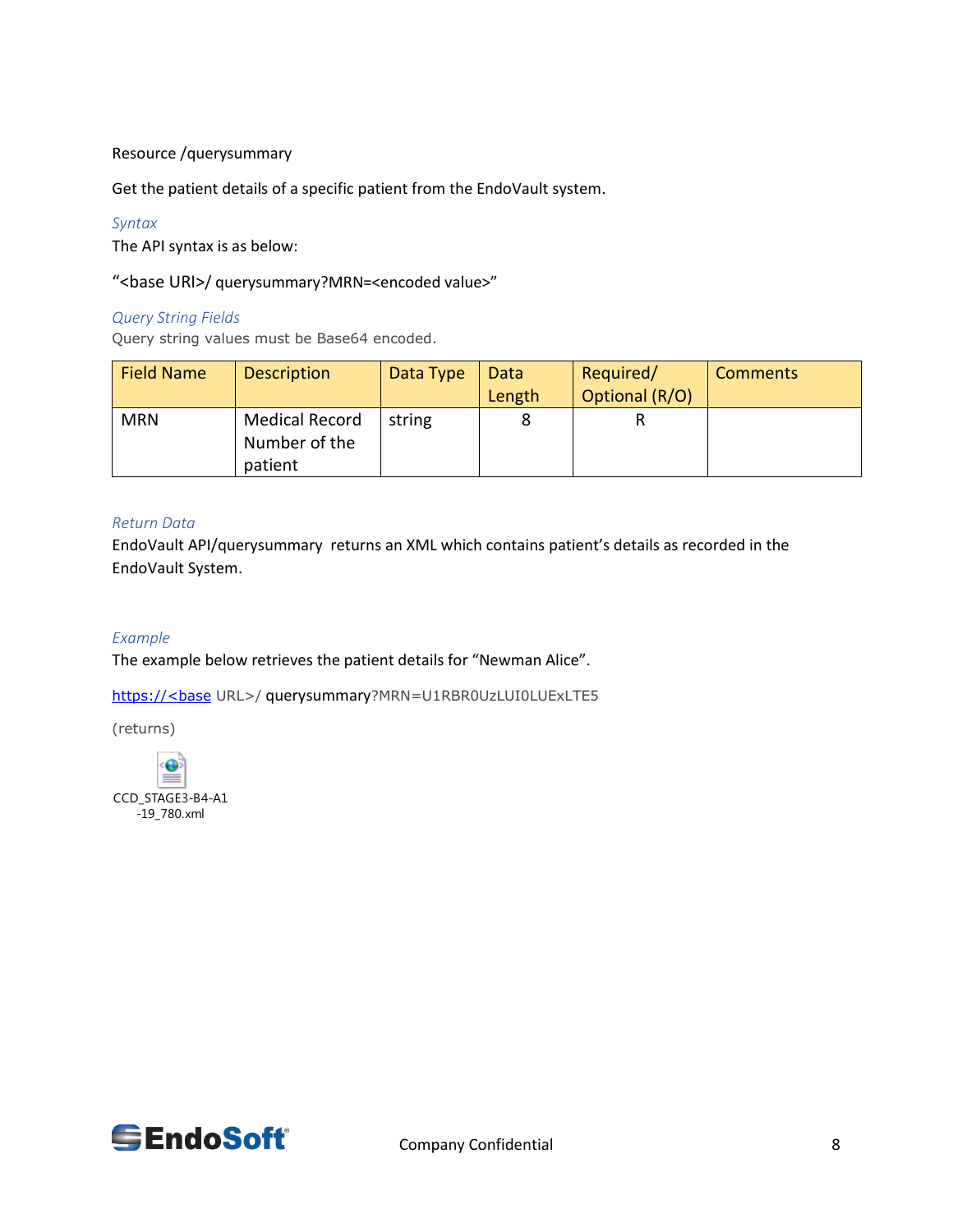## <span id="page-8-0"></span>Resource /querysections

Get the patient details along with specified section data of a specific patient from the EndoVault system.

#### *Syntax*

The API syntax is as below:

#### "<base URI>/ querysections?

MRN=<encodedvalue>&Startdate=<encodedvalue>&Enddate=<encodedvalue>&Sections=<encodedvalu e>"

#### *Query String Fields*

Query string values must be Base64 encoded.

| <b>Field Name</b> | <b>Description</b>                                | Data Type | Data<br>Length | Required/<br>Optional (R/O) | <b>Comments</b>                                                 |
|-------------------|---------------------------------------------------|-----------|----------------|-----------------------------|-----------------------------------------------------------------|
| <b>MRN</b>        | <b>Medical Record</b><br>Number of the<br>patient | string    | 8              | R                           |                                                                 |
| Startdate         | <b>Encounter Start</b><br>Date                    | string    | 10             | O                           | Date must be in<br>MM/DD/YYYY<br>format.                        |
| Enddate           | Encounter End<br>Date                             | string    | 10             | O                           | Date must be in<br>MM/DD/YYYY<br>format.                        |
| Sections          | Section Data to<br>be queried from<br>the system  | string    | 560            | R                           | Sections should<br>be separated by<br>pipeline ( )<br>character |

Below are the acceptable section names

- ➢ Demographics
- ➢ Author
- ➢ Care Team
- ➢ Allergies
- ➢ Problems
- ➢ Medications
- ➢ Encounters
- ➢ Procedures
- ➢ Lab Tests
- ➢ Results
- ➢ Immunizations
- ➢ Social History
- ➢ Vitals
- ➢ Implants
- ➢ Functional Status

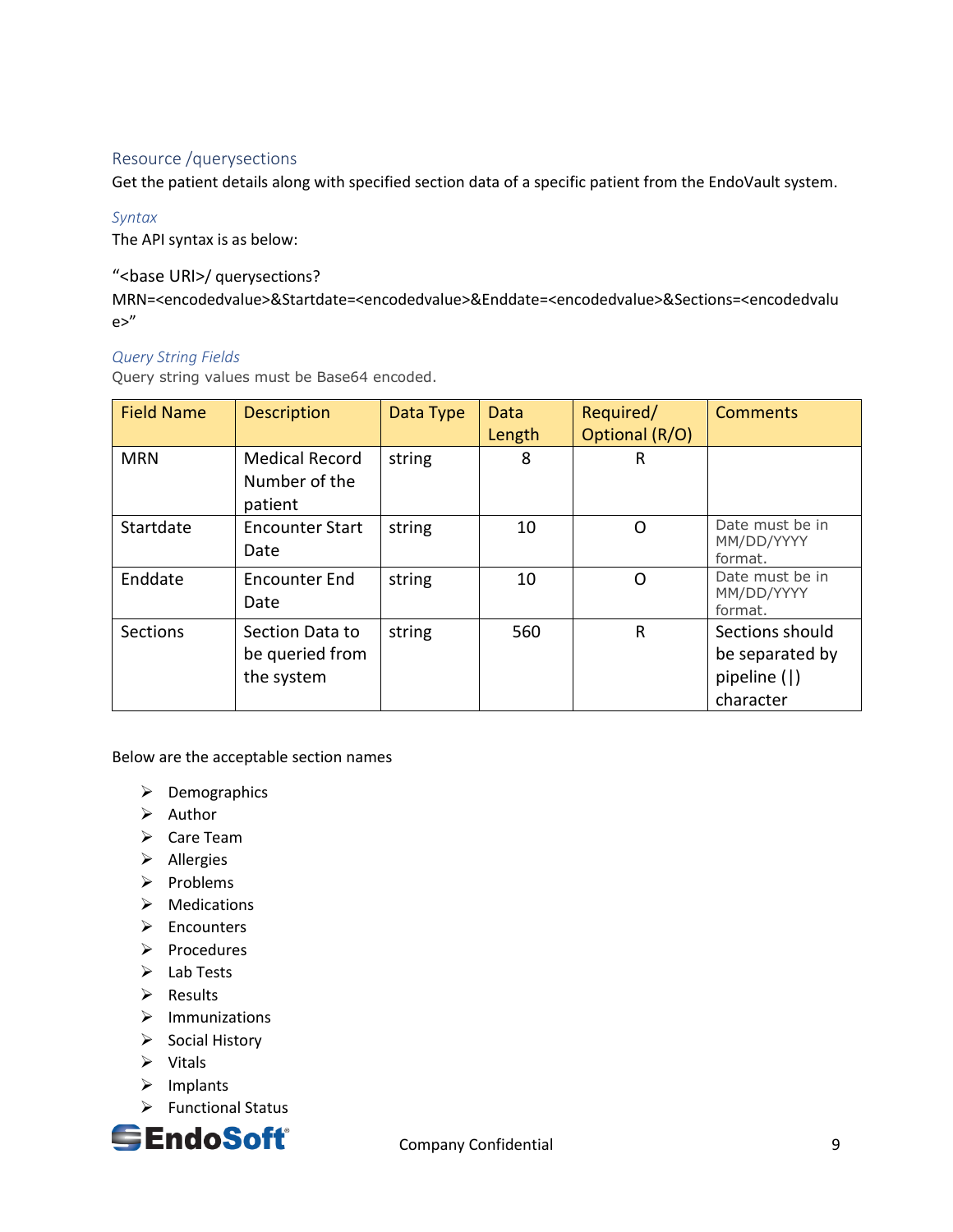- ➢ Plan of Treatment
- ➢ Referral Reason
- ➢ Goals
- ➢ Discharge Instructions
- ➢ Reason for Visit
- ➢ Assessment
- ➢ Cognitive Status
- ➢ Health Concerns

#### *Return Data*

EndoVault API /querysections returns an XML which contains patient's details along with the section info requested as recorded in the EndoVault System.

#### *Example*

The example below retrieves the patient details for "Newman Alice" with sections Demographics, Care Team, Allergies and Medications.

#### https://<br/>base URL>/

querysections?MRN=U1RBR0UzLUI0LUExLTE5&Sections=RGVtb2dyYXBoaWNzfENhcmUgVGVhbXxBbG xlcmdpZXN8TWVkaWNhdGlvbnM=

(returns)



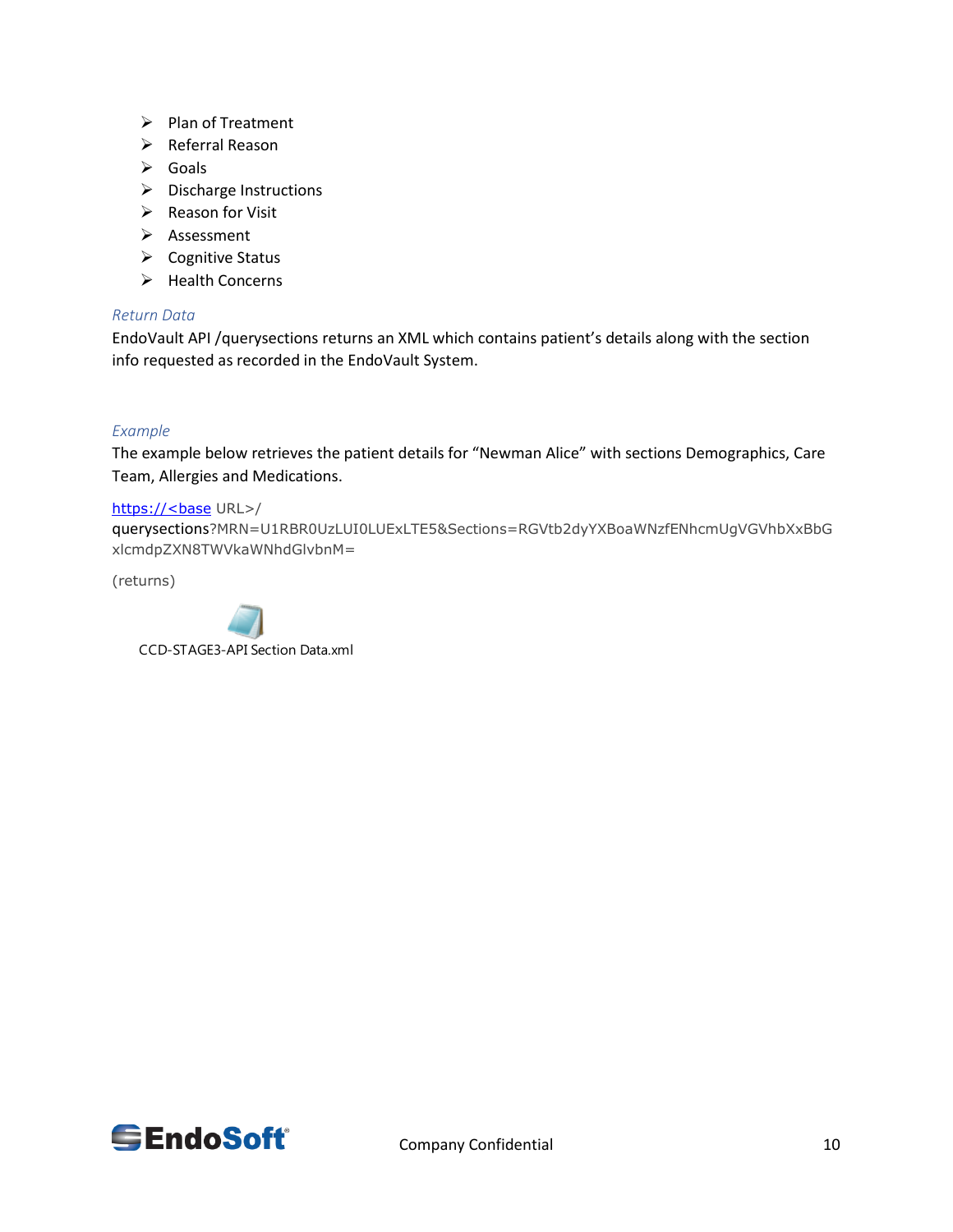#### <span id="page-10-0"></span>Resource version

Get the version of EndoVault API data set.

## *Syntax* The API syntax is as below:

"<base URI>/version"

*Query String Fields* -NA-

*Return Data* EndoVault API /version returns an XML which contains Endo EndoVault API data set version.

*Example* https://<br/>base URL>/version

(returns)

<endovaultdata> <header> <status>Success</status> </header> <detail> <data>Version: 3.2</data> </detail> </endovaultdata>

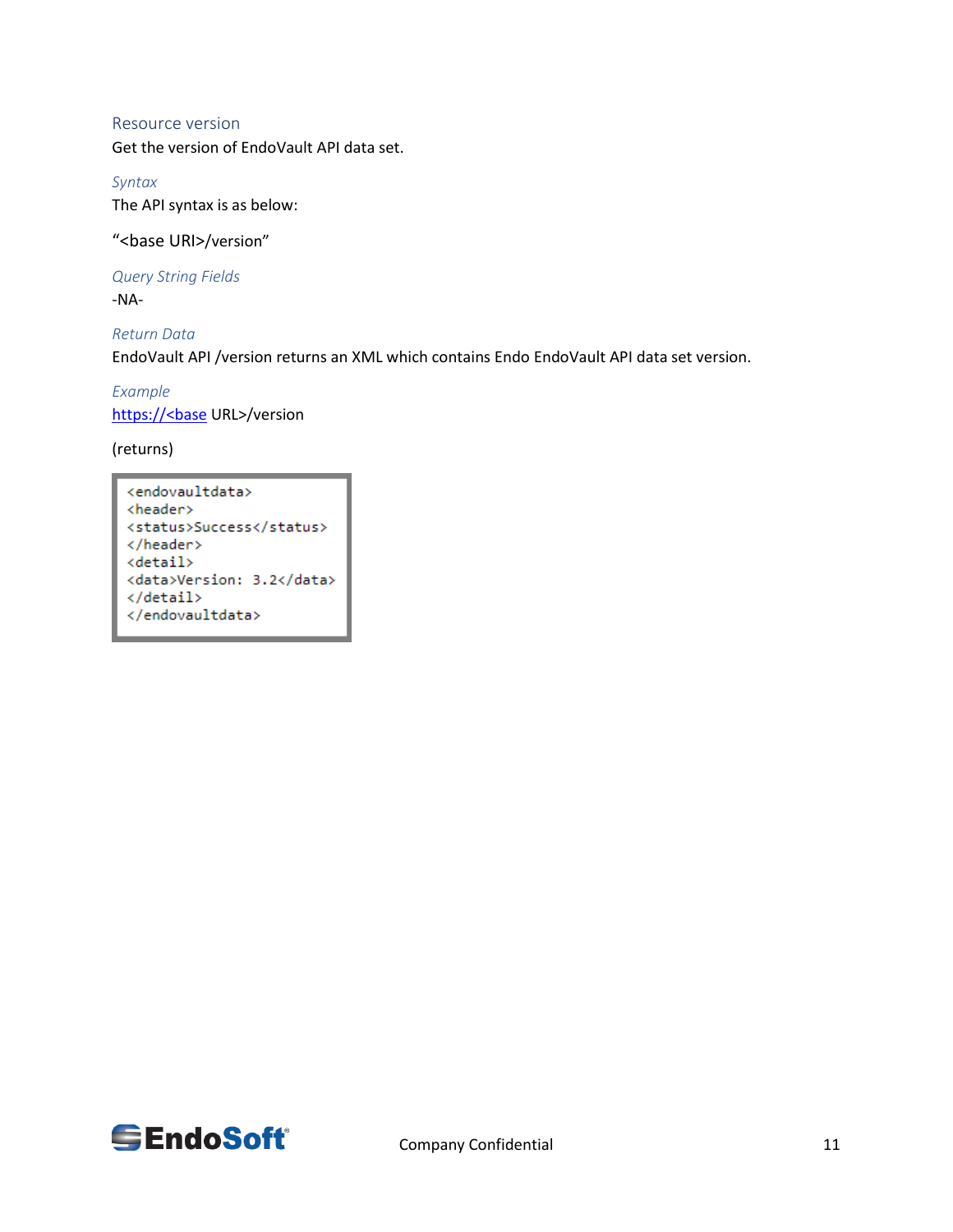## <span id="page-11-0"></span>Exception Handling

EndoVault API is capable to handle any kind of exception and in the event of an exception, an XML based result will be generated and send back with the exception details.

| xml version="1.0" encoding="UTF-8" standalone="yes" ?                                                                                               |
|-----------------------------------------------------------------------------------------------------------------------------------------------------|
| <endvaultdata></endvaultdata>                                                                                                                       |
| <exception></exception>                                                                                                                             |
| <id>28639F5B-F412-4CBD-BEB7-95C72452D825</id>                                                                                                       |
| <text>Error while processing request queryPatient</text>                                                                                            |
| <description>Could not locate a specific patient. Too many<br/>patients are available within the system with the given<br/>parameters</description> |
| $<$ /exception $>$                                                                                                                                  |
|                                                                                                                                                     |



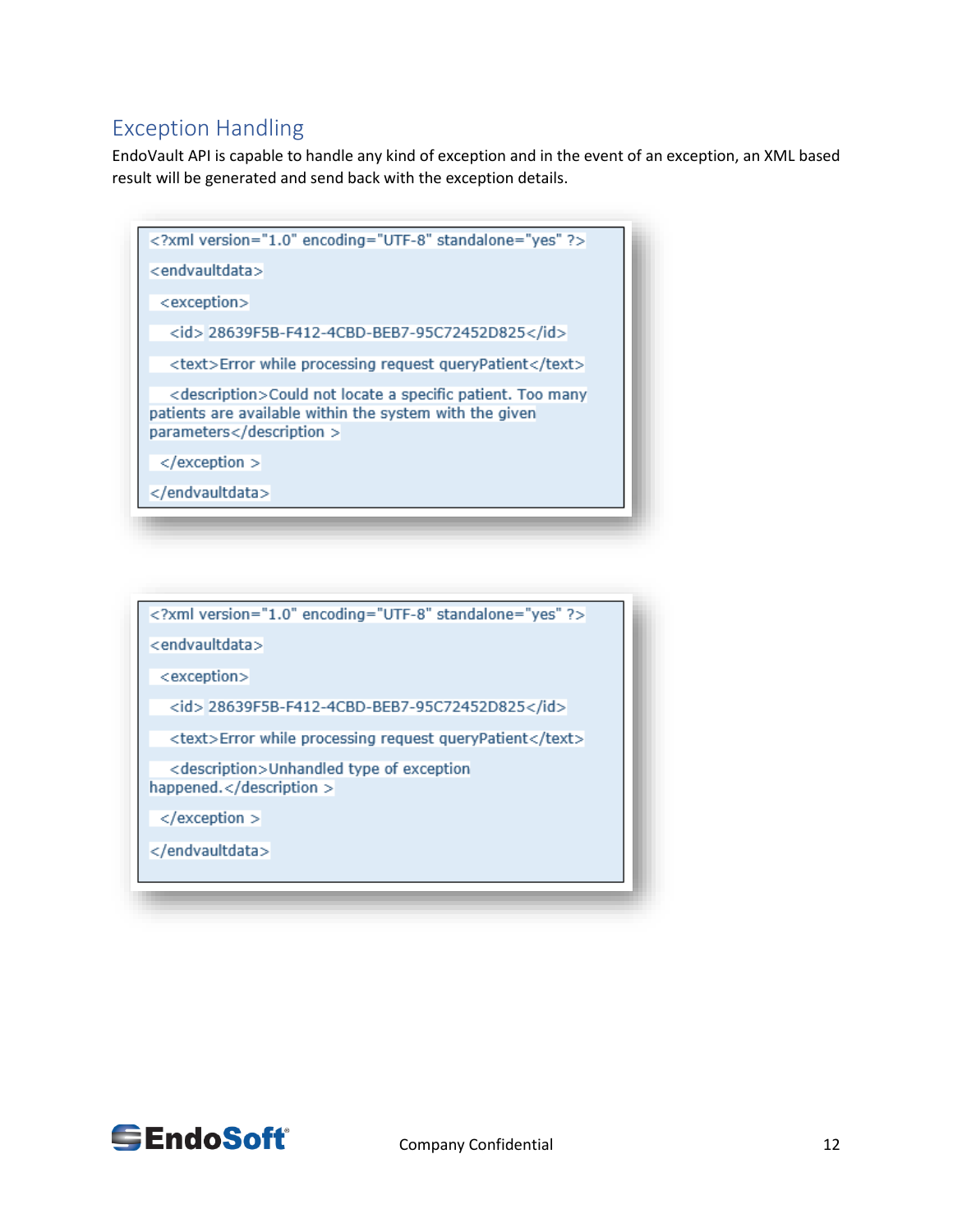# <span id="page-12-0"></span>Requesting patient data using date and date ranges

(Endovaultapi Version 3.2 required)

| $\epsilon$<br>Last Studies                                                                                                                                                                         |                                           |                                                                                                 |                |                                                                                                         |                | $\overline{\phantom{a}}$<br>$\overline{\mathbf{x}}$ |
|----------------------------------------------------------------------------------------------------------------------------------------------------------------------------------------------------|-------------------------------------------|-------------------------------------------------------------------------------------------------|----------------|---------------------------------------------------------------------------------------------------------|----------------|-----------------------------------------------------|
| URL                                                                                                                                                                                                |                                           |                                                                                                 |                |                                                                                                         |                |                                                     |
| Base URL https://evapistaging.endosoft.com                                                                                                                                                         |                                           |                                                                                                 |                |                                                                                                         |                |                                                     |
|                                                                                                                                                                                                    |                                           |                                                                                                 |                |                                                                                                         |                |                                                     |
| <b>Patient Search Criteria</b>                                                                                                                                                                     |                                           |                                                                                                 |                | Summary Date Range                                                                                      |                | Version                                             |
| <b>MRN</b>                                                                                                                                                                                         | <b>First Name</b>                         | Last Name                                                                                       |                | Start Date                                                                                              |                |                                                     |
| STAGE3-G9*                                                                                                                                                                                         |                                           |                                                                                                 |                | 10/18/2018                                                                                              | $\blacksquare$ | Query Patient                                       |
| MI                                                                                                                                                                                                 | Gender                                    | $\Box$ DOB                                                                                      |                | <b>End Date</b>                                                                                         |                |                                                     |
|                                                                                                                                                                                                    |                                           | 9/18/2019                                                                                       | $\blacksquare$ | 10/18/2019                                                                                              | $\blacksquare$ | Query Summary                                       |
| Sections                                                                                                                                                                                           |                                           |                                                                                                 |                |                                                                                                         |                | Query Selected                                      |
| Demographics<br>$\nabla$ Encounters<br><b>V</b> Author<br><b>V</b> Procedures<br>Care Team<br><b>V</b> Lab Tests<br><b>√</b> Allergies<br><b>V</b> Results<br><b>√</b> Problems<br>V Immunizations |                                           | <b>Vitals</b><br>Implants<br><b>√</b> Functional Status<br>Plan of Treatment<br>Referral Reason | Assessment     | √ Discharge Instructions<br><b>V</b> Reason for Visit<br>√ Cognitive Status<br><b>V</b> Health Concerns |                | Sections.<br>Save Report                            |
| $\sqrt{ }$ Medications                                                                                                                                                                             | <b>√ Social History</b>                   | <b>√</b> Goals                                                                                  |                |                                                                                                         |                |                                                     |
| Patients<br>Report<br>Log                                                                                                                                                                          | Result XML XML View                       | Endovaultapi<br>Version: 3.2                                                                    |                | $\mathbf{x}$                                                                                            |                | $\begin{array}{c} \square \end{array}$              |
| <b>Confidentiality</b>                                                                                                                                                                             | Normal                                    |                                                                                                 |                | OK                                                                                                      |                |                                                     |
| <b>Patient</b>                                                                                                                                                                                     | John R Wright, Jr.                        |                                                                                                 |                |                                                                                                         |                |                                                     |
| <b>Date of birth</b>                                                                                                                                                                               | August 1, 1980                            |                                                                                                 |                |                                                                                                         |                |                                                     |
| Sex                                                                                                                                                                                                | Male                                      |                                                                                                 |                |                                                                                                         |                |                                                     |
| <b>Communication Language</b>                                                                                                                                                                      | English                                   |                                                                                                 |                |                                                                                                         |                |                                                     |
| Race                                                                                                                                                                                               | Unknown<br>Unknown                        |                                                                                                 |                |                                                                                                         |                |                                                     |
| <b>Ethnicity</b>                                                                                                                                                                                   | Unknown                                   |                                                                                                 |                |                                                                                                         |                |                                                     |
| <b>Contact info</b>                                                                                                                                                                                | 1357, Amber Dr<br>Beaverton, OR 97006, US |                                                                                                 |                |                                                                                                         |                |                                                     |
|                                                                                                                                                                                                    | Tel: +1(555)-777-1234                     |                                                                                                 |                |                                                                                                         |                |                                                     |
| <b>Patient IDs</b>                                                                                                                                                                                 | STAGE3-G9-I2-83                           |                                                                                                 |                |                                                                                                         |                |                                                     |
| <b>Document Id</b>                                                                                                                                                                                 |                                           | 7a5312a7-3578-4b5f-af5b-a7d411f3208c 2.16.840.1.113883.3.72                                     |                |                                                                                                         |                |                                                     |
|                                                                                                                                                                                                    | Postessbergen note scing com              |                                                                                                 |                |                                                                                                         |                |                                                     |

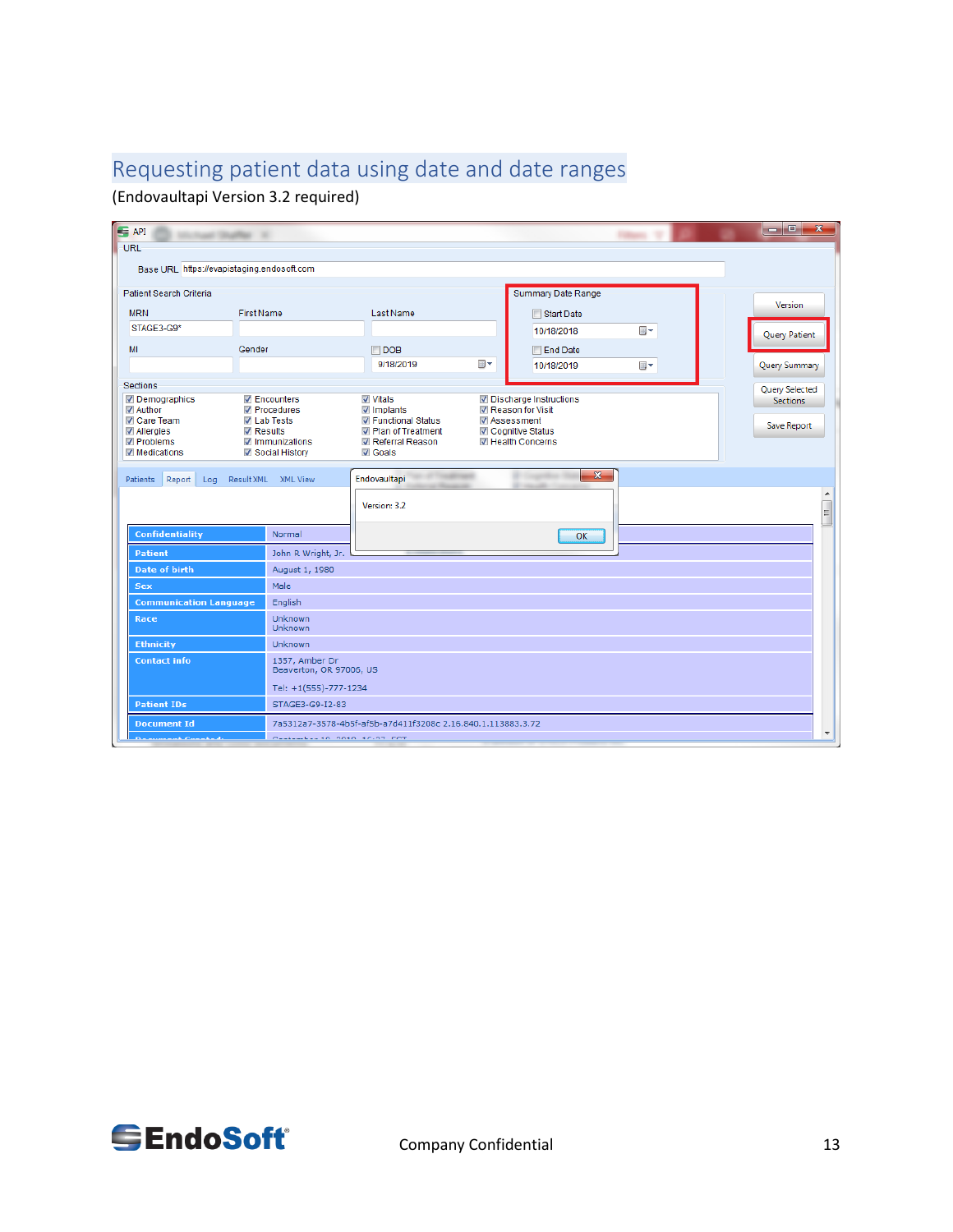# <span id="page-13-0"></span>Requesting one or more patient data categories

| $=$ API                                                                                                                               |                                                                                                                           |                                                                                                          |                  |                                                                                                 |    |               | الهارص<br>33                                     |  |
|---------------------------------------------------------------------------------------------------------------------------------------|---------------------------------------------------------------------------------------------------------------------------|----------------------------------------------------------------------------------------------------------|------------------|-------------------------------------------------------------------------------------------------|----|---------------|--------------------------------------------------|--|
| <b>URL</b>                                                                                                                            |                                                                                                                           |                                                                                                          |                  |                                                                                                 |    |               |                                                  |  |
| Base URL https://evapistaging.endosoft.com                                                                                            |                                                                                                                           |                                                                                                          |                  |                                                                                                 |    |               |                                                  |  |
| Patient Search Criteria                                                                                                               |                                                                                                                           |                                                                                                          |                  | Summary Date Range                                                                              |    |               |                                                  |  |
| <b>MRN</b>                                                                                                                            | <b>First Name</b>                                                                                                         | Last Name                                                                                                |                  | Start Date                                                                                      |    |               | Version                                          |  |
| STAGE3-G9*                                                                                                                            |                                                                                                                           |                                                                                                          | 10/18/2018       | $\blacksquare$                                                                                  |    | Query Patient |                                                  |  |
| MI                                                                                                                                    | Gender                                                                                                                    | $\Box$ DOB                                                                                               |                  | End Date                                                                                        |    |               |                                                  |  |
|                                                                                                                                       |                                                                                                                           | 9/18/2019                                                                                                | ⊞▼               | 10/18/2019                                                                                      | ⊞▼ |               | Query Summary                                    |  |
| <b>Sections</b>                                                                                                                       |                                                                                                                           |                                                                                                          |                  |                                                                                                 |    |               |                                                  |  |
| <b>√</b> Demographics<br>$\Box$ Author<br>Care Team<br>√ Allergies<br><b>√</b> Problems<br>√ Medications                              | <b>Z</b> Encounters<br><b>Procedures</b><br>Lab Tests<br>$\blacksquare$ Results<br><b>Immunizations</b><br>Social History | <b>■ Vitals</b><br>$\Box$ Implants<br>Functional Status<br>Plan of Treatment<br>Referral Reason<br>Goals |                  | Discharge Instructions<br>Reason for Visit<br>Assessment<br>Cognitive Status<br>Health Concerns |    |               | Query Selected<br><b>Sections</b><br>Save Report |  |
| Patients<br>Report<br>Log                                                                                                             | Result XML XML View                                                                                                       |                                                                                                          |                  |                                                                                                 |    |               |                                                  |  |
|                                                                                                                                       |                                                                                                                           | <b>EndoSoft</b>                                                                                          |                  |                                                                                                 |    |               |                                                  |  |
|                                                                                                                                       |                                                                                                                           |                                                                                                          |                  |                                                                                                 |    |               |                                                  |  |
| <b>Confidentiality</b>                                                                                                                | Normal                                                                                                                    |                                                                                                          |                  |                                                                                                 |    |               |                                                  |  |
| <b>Patient</b>                                                                                                                        | John R Wright, Jr.                                                                                                        |                                                                                                          |                  |                                                                                                 |    |               |                                                  |  |
| <b>Date of birth</b>                                                                                                                  | August 1, 1980                                                                                                            |                                                                                                          |                  |                                                                                                 |    |               |                                                  |  |
| Sex                                                                                                                                   | Male                                                                                                                      |                                                                                                          |                  |                                                                                                 |    |               |                                                  |  |
| <b>Communication Language</b>                                                                                                         | English                                                                                                                   |                                                                                                          |                  |                                                                                                 |    |               |                                                  |  |
| Race                                                                                                                                  | Unknown<br>Unknown                                                                                                        |                                                                                                          |                  |                                                                                                 |    |               |                                                  |  |
| <b>Ethnicity</b>                                                                                                                      | Unknown                                                                                                                   |                                                                                                          |                  |                                                                                                 |    |               |                                                  |  |
| <b>Contact info</b>                                                                                                                   | 1357, Amber Dr<br>Beaverton, OR 97006, US<br>Tel: +1(555)-777-1234                                                        |                                                                                                          |                  |                                                                                                 |    |               |                                                  |  |
| <b>Patient IDs</b>                                                                                                                    | STAGE3-G9-I2-83                                                                                                           |                                                                                                          |                  |                                                                                                 |    |               |                                                  |  |
| <b>Document Id</b>                                                                                                                    |                                                                                                                           | 7a5312a7-3578-4b5f-af5b-a7d411f3208c 2.16.840.1.113883.3.72                                              |                  |                                                                                                 |    |               |                                                  |  |
| <b>Document Created:</b>                                                                                                              | September 19, 2019, 16:40, EST                                                                                            |                                                                                                          |                  |                                                                                                 |    |               |                                                  |  |
| <b>Table of Contents</b><br>Allergies, Adverse Reactions, Alerts<br>۰<br>Medications<br>٠<br>۰<br>Problems<br>Encounters<br>$\bullet$ |                                                                                                                           |                                                                                                          |                  |                                                                                                 |    |               |                                                  |  |
| <b>Allergies, Adverse Reactions, Alerts</b>                                                                                           |                                                                                                                           |                                                                                                          |                  |                                                                                                 |    |               |                                                  |  |
|                                                                                                                                       |                                                                                                                           |                                                                                                          | <b>Allergies</b> |                                                                                                 |    |               |                                                  |  |
| No known Allergies                                                                                                                    |                                                                                                                           |                                                                                                          |                  |                                                                                                 |    |               |                                                  |  |
| <b>Medications</b>                                                                                                                    |                                                                                                                           |                                                                                                          |                  |                                                                                                 |    |               |                                                  |  |

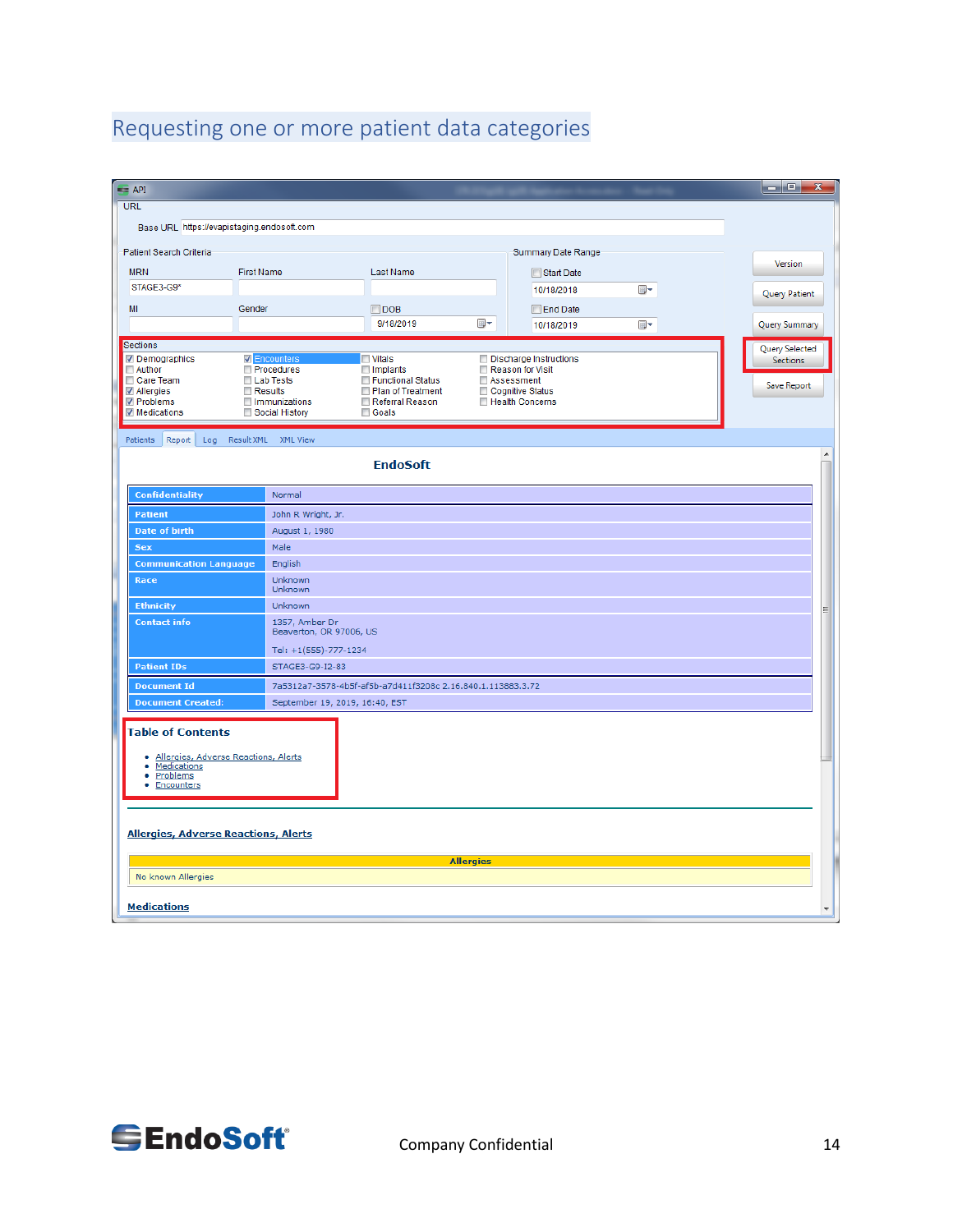# <span id="page-14-0"></span>Examples

Example1: Searching for patients, MRN starting with "STAGE3-G9" [https://evapistaging.endosoft.com/querypatient?mrn=U1RBR0UzLUc5Kg=](https://evapistaging.endosoft.com/querypatient?mrn=U1RBR0UzLUc5Kg)=

### Example2:

Get the patient summary for patient MRN: "STAGE3-G9-A1-191" [https://evapistaging.endosoft.com/querysummary?mrn=U1RBR0UzLUc5LUExLTE5MQ=](https://evapistaging.endosoft.com/querysummary?mrn=U1RBR0UzLUc5LUExLTE5MQ)=

## Example3:

Query Sections (Demographics, Encounters, Allergies) for Patient MRN "STAGE3-G9-A1-191" [https://evapistaging.endosoft.com/querysections?mrn=U1RBR0UzLUc5LUExLTE5MQ==&sections=RGVt](https://evapistaging.endosoft.com/querysections?mrn=U1RBR0UzLUc5LUExLTE5MQ==§ions=RGVtb2dyYXBoaWNzfEVuY291bnRlcnN8QWxsZXJnaWVz) [b2dyYXBoaWNzfEVuY291bnRlcnN8QWxsZXJnaWVz](https://evapistaging.endosoft.com/querysections?mrn=U1RBR0UzLUc5LUExLTE5MQ==§ions=RGVtb2dyYXBoaWNzfEVuY291bnRlcnN8QWxsZXJnaWVz)

# <span id="page-14-1"></span>Terms of Service

<span id="page-14-2"></span>EndoSoft® License Statement and Limited Warranty

Endosoft LLC. ("ENDOSOFT") grant you the right to use this ENDOSOFT® software product ("Software"), including any accompanying documentation, in the manner provided below. This Software is owned by ENDOSOFT or its suppliers and is protected by copyright law and international copyright treaty. Therefore, you must treat this Software like any other copyrighted material (e.g., a book), except that you may either make one copy of the Software solely for backup or archival purposes or transfer the Software to a single hard disk provided you keep the original solely for backup or archival purposes.

You may not transfer the Software and documentation on a permanent basis. Except as provided in this statement, you may not transfer, rent, lease, lend, copy, modify, translate, sublicense, time-share or electronically transmit or receive the Software, media or documentation. You acknowledge that the Software in source code form remains a confidential trade secret of ENDOSOFT and therefore you agree not to modify the Software or attempt to decipher, decompile, disassemble or reverse engineer the Software, except to the extent applicable laws specifically prohibit such restriction.

If you have purchased an upgrade version of the Software, it constitutes a single product with the ENDOSOFT software that you upgraded. You may use the upgrade version of the Software only in accordance with this license statement.



Company Confidential 15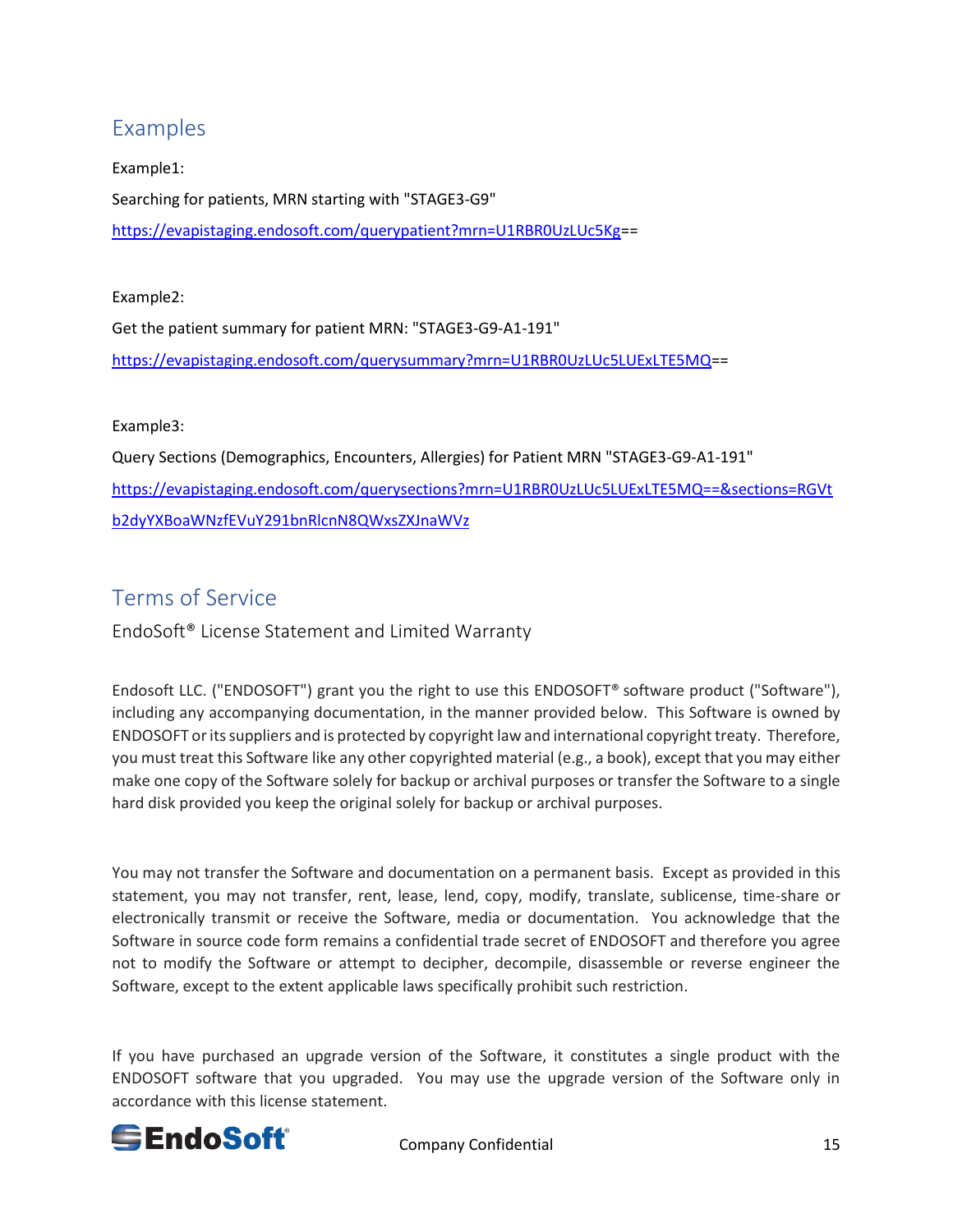This Software is subject to U.S. Commerce Department export restrictions and is intended for use in the country into which ENDOSOFT sold it.

## <span id="page-15-0"></span>DISCLAIMER OF WARRANTY

This Software is provided on an "AS IS" basis, without warranty of any kind, including without limitation the warranties of merchantability, fitness for a particular purpose and non-infringement. The entire risk as to the quality and performance of the Software is borne by you. Should the Software prove defective, you and not ENDOSOFT assume the entire cost of any service and repair. In addition, the security mechanisms implemented by ENDOSOFT® software have inherent limitations, and you must determine that the Software sufficiently meets your requirements. This disclaimer of warranty constitutes an essential part of the agreement. SOME JURISDICTIONS DO NOT ALLOW EXCLUSIONS OF AN IMPLIED WARRANTY, SO THIS DISCLAIMER MAY NOT APPLY TO YOU AND YOU MAY HAVE OTHER LEGAL RIGHTS THAT VARY BY JURISDICTION.

## <span id="page-15-1"></span>*Scope of Grant*

You may:

- use the Software on one computer;
- use the Software on a network, provided that each computer accessing the Software through the network must have a copy licensed to that computer
- copy the Software for archival purposes, provided any copy must contain all of the original Software's proprietary notices.

## You may not:

- permit other individuals to use the Software except under the terms listed above;
- modify, translate, reverse engineer, decompile, disassemble (except to the extent applicable laws specifically prohibit such restriction), or create derivative works based on the Software;
- rent, lease, grant a security interest in, or otherwise transfer rights to the Software; or
- remove any proprietary notices or labels on the Software.

## <span id="page-15-2"></span>*Title*

Title, ownership rights, and intellectual property rights in the Software shall remain in ENDOSOFT and/or its suppliers. The Software is protected by copyright laws and treaties. Title and related rights in the content accessed through the Software is the property of the applicable content owner and may be protected by applicable law. This License gives you no rights to such content.

## <span id="page-15-3"></span>*Termination*

The license will terminate automatically if you fail to comply with the limitations described herein. On termination, you must destroy all copies of the Software.

## <span id="page-15-4"></span>*Export Controls*

None of the Software or underlying information or technology may be downloaded or otherwise exported or re-exported (i) into (or to a national or resident of) Cuba, Libya, Yugoslavia, North Korea, Iran, Syria or